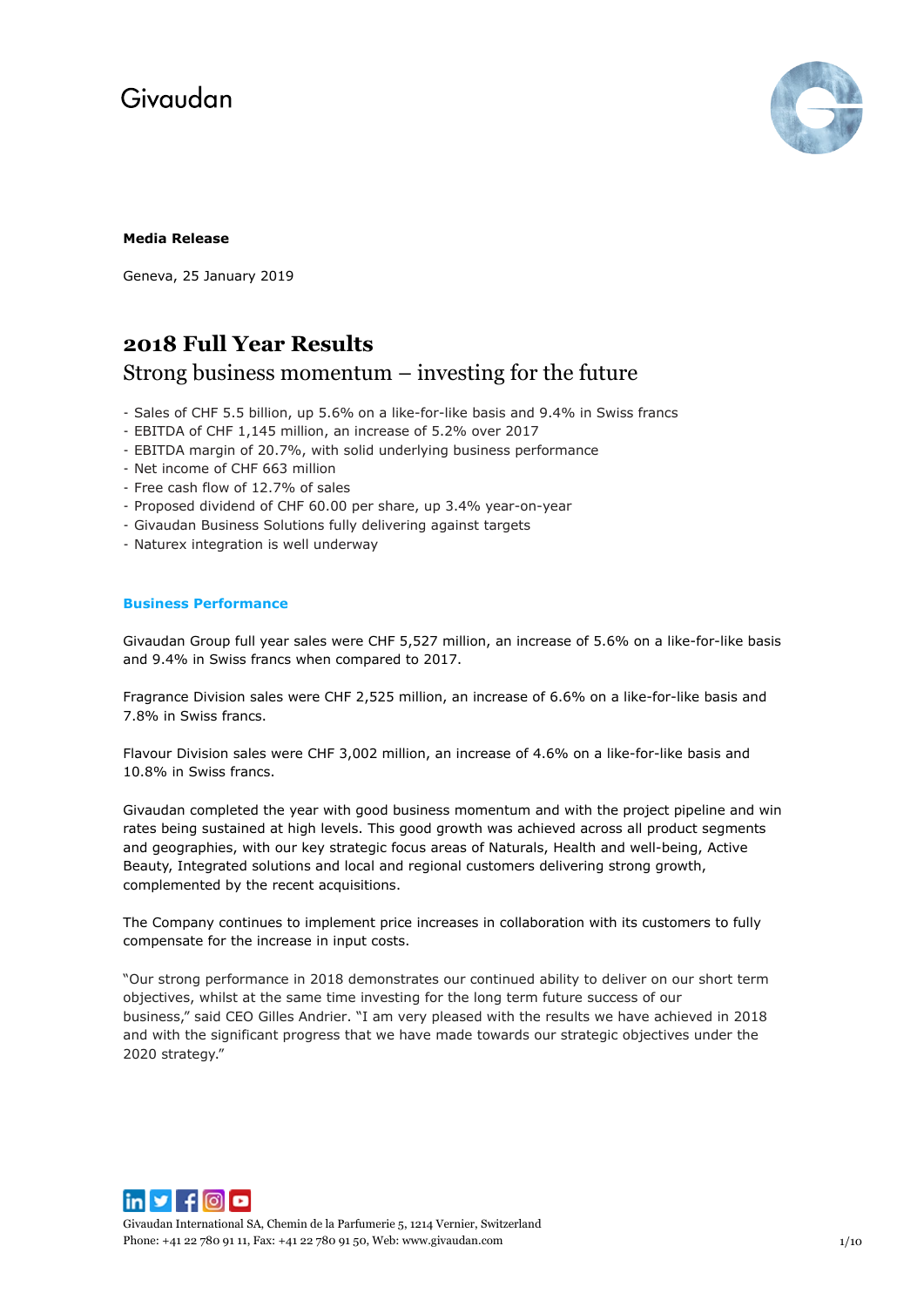

Geneva, 25 January 2019

### **Gross Margin**

The gross profit increased by 3.5% from CHF 2,250 million in 2017 to CHF 2,329 million in 2018. Despite continued productivity gains and cost discipline, the gross margin declined to 42.1% in 2018 compared to 44.5% in 2017, as a result of the lower gross margin in the Fragrance Division, which was impacted by a sharp and broad based increase in raw material costs.

## **Earnings Before Interest, Tax, Depreciation and Amortisation (EBITDA)**

The EBITDA was CHF 1,145 million in 2018 compared to CHF 1,089 million in 2017, an increase of 5.2% in Swiss francs and 4.3% in local currency. The EBITDA margin was 20.7% in 2018 compared to 21.6% in 2017. On a comparable basis, the EBITDA margin was 21.0% in 2018 compared to 23.3% in 2017.

|                                                     | 2018  |                  |                | 2017   |                  |                |  |
|-----------------------------------------------------|-------|------------------|----------------|--------|------------------|----------------|--|
|                                                     | Group | <b>Fragrance</b> | <b>Flavour</b> | Group  | <b>Fragrance</b> | <b>Flavour</b> |  |
| <b>EBITDA as published</b>                          | 1,145 | 508              | 637            | 1,089  | 486              | 603            |  |
| <b>EBITDA as published in %</b>                     | 20.7  | 20.1             | 21.2           | 21.6   | 20.7             | 22.3           |  |
| Pension plan changes                                |       |                  |                | 20     | 18               |                |  |
| Givaudan Business Solutions (GBS) costs             | $-32$ | $-32$            |                | $-107$ | $-107$           |                |  |
| Sale of the Zurich Innovation Centre $(ZIC)^1$      | 25    |                  | 25             |        |                  |                |  |
| Insurance proceeds <sup>2</sup>                     | 20    | 20               |                |        |                  |                |  |
| Acquisition and restructuring expenses <sup>3</sup> | $-26$ | $-3$             | $-23$          |        |                  |                |  |
| <b>Comparable EBITDA</b>                            | 1,158 | 523              | 635            | 1,176  | 575              | 601            |  |
| <b>Comparable EBITDA in %</b>                       | 21.0  | 20.7             | 21.2           | 23.3   | 24.5             | 22.2           |  |

1. The Group completed an agreement to sell and leaseback the Zurich Innovation Centre (ZIC) for a total consideration of CHF 173 million, of which CHF 100 million has been received in 2018, with the balance to be received in 2019. The gain on sale of CHF 25 million is net of applicable disposal costs and taxes.

- 2. During the year the Group received insurance proceeds related to historical insurance claims in the United States.
- 3. Acquisition and restructuring expenses incurred of CHF 26 million are largely related to the acquisition of Naturex and the ongoing optimisation of the manufacturing footprint.

#### **Operating Income**

The operating income was CHF 883 million compared to CHF 869 million, an increase of 1.7% versus 2017. When measured in local currency terms, the operating income increased by 0.1%. The operating margin was 16.0% in 2018 compared to 17.2% in 2017.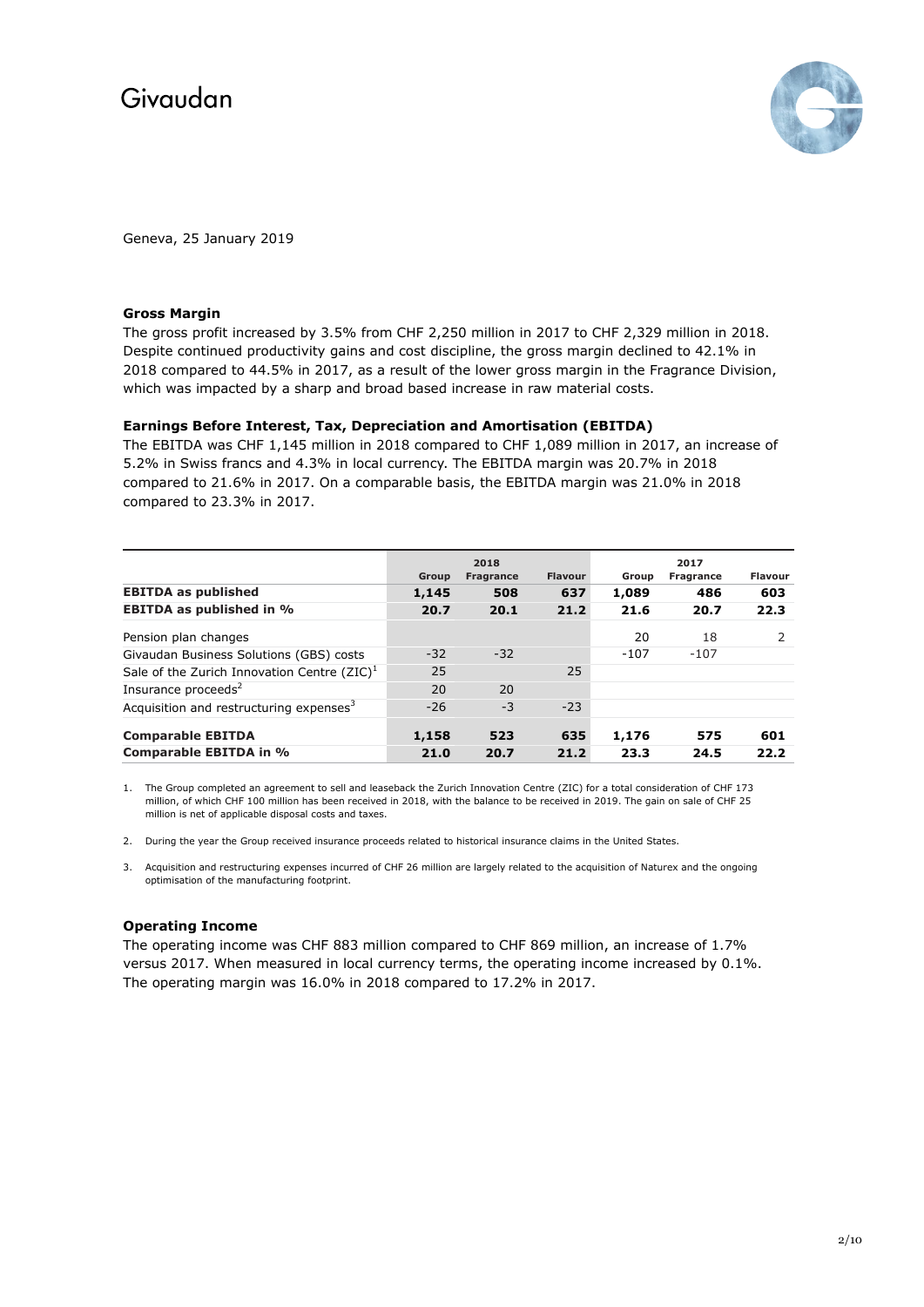

Geneva, 25 January 2019

### **Financial Performance**

Financing costs in 2018 were CHF 55 million versus CHF 42 million in 2017, largely related to the increase in the net debt of the Group in connection with the Naturex acquisition. Other financial expense, net of income, was CHF 56 million in 2018 compared with CHF 32 million in 2017, mainly as a result of increased foreign currency losses in markets where currencies could not be hedged, most notably in Argentina.

The income tax expense as a percentage of income before taxes was 14%, compared to 9% in 2017, which was impacted by lower tax expenses in the United States. Excluding items of a nonrecurring nature, the income tax expense as a percentage of income before taxes for 2017 was 15%.

## **Net Income**

The net income decreased to CHF 663 million in 2018 from CHF 720 million in 2017. This results in a net profit margin of 12.0%, versus 14.2% in 2017. Basic earnings per share were CHF 71.92 compared to CHF 78.18 for the same period in 2017.

## **Cash Flow**

Givaudan delivered an operating cash flow of CHF 916 million in 2018, compared to CHF 861 million in 2017.

Working capital was 26.3% of sales compared to 24.5% in 2017, mainly as a result of the higher inventory levels in Naturex.

Total net investments in property, plant and equipment were CHF 129 million, compared to CHF 189 million in 2017. During 2018, the Group continued its investment programme to support growth in high growth markets, most notably with investments in India, Singapore and China. The Group completed an agreement to sell and leaseback the Zurich Innovation Centre for a total consideration of CHF 173 million, of which CHF 100 million has been received in 2018, with the balance to be received in 2019.

Intangible asset additions were CHF 55 million in 2018, compared to CHF 53 million in 2017 as the Company continued to invest in its IT platform capabilities, including those to support the introduction of the Givaudan Business Solutions organisation.

Total net investments in tangible and intangible assets were 3.3% of sales in 2018, compared to 4.8% in 2017. Excluding the impact of the ZIC transaction, total net investments in tangible and intangible assets would have been 4.2% of sales.

Operating cash flow after net investments was CHF 732 million in 2018, versus the CHF 619 million recorded in 2017. Free cash flow, defined as operating cash flow after investments and interest paid, was CHF 703 million in 2018, versus CHF 594 million for the comparable period in 2017. As a percentage of sales, free cash flow in 2018 was 12.7%, compared to 11.8% in 2017.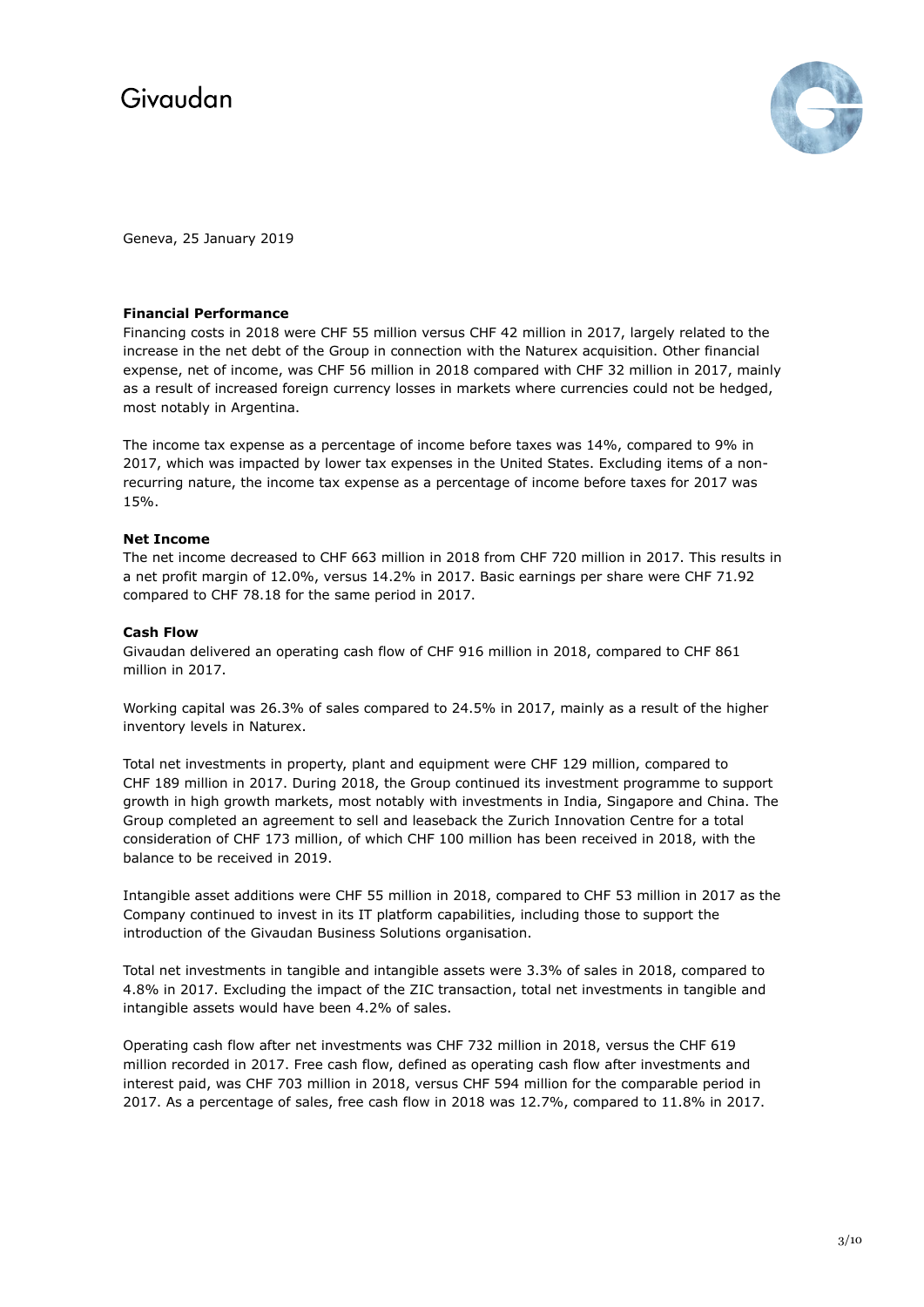

Geneva, 25 January 2019

### **Financial Position**

Givaudan's financial position remained solid at the end of the year. Net debt at December 2018 was CHF 2,847 million, compared to CHF 1,074 million at December 2017, with the increase driven by the Group's acquisitions and investment programme, including Naturex. At the end of December 2018 the leverage ratio was 41%, compared to 21% at the end of 2017.

During 2018, Givaudan received strong investment grade credit ratings from S&P Global Ratings (A- with stable outlook) and from Moody's Investors Service (Baa1 with stable outlook).

## **Givaudan Business Solutions**

The Company is now in the implementation phase of Givaudan Business Solutions (GBS), a global organisation providing best-in-class processes and services.

The progressive implementation of Givaudan Business Solutions is fully in line with the plan and has delivered the first financial benefits of CHF 20 million in 2018.

In 2018, the Group incurred costs of CHF 32 million (Cash impact: CHF 64 million) in relation to the implementation of the Givaudan Business Solutions organisation, compared with CHF 107 million in 2017 (Cash impact: CHF 47 million).

### **Naturex**

Givaudan completed the acquisition of Naturex in September 2018 and has consolidated the financial results of Naturex from 1 September 2018. Naturex is an international leader in plant extraction and the development of natural ingredients and solutions for the food, health and beauty sectors.

In 2018, Naturex contributed CHF 150 million of sales, CHF 146 million in the Flavour Division and CHF 4 million in the Fragrance Division. Givaudan aims to achieve sales growth of the Naturex portfolio of 10% per annum from 2021 and at the same time return the profitability and other key financial indicators of the combined business to pre-acquisition levels by 2021 for the Flavour Division.

## **Dividend Proposal**

At the Annual General Meeting on 28 March 2019, Givaudan's Board of Directors will propose a cash dividend of CHF 60.00 per share for the financial year 2018, an increase of 3.4% versus 2017. This is the eighteenth consecutive dividend increase following Givaudan's listing at the Swiss stock exchange in 2000.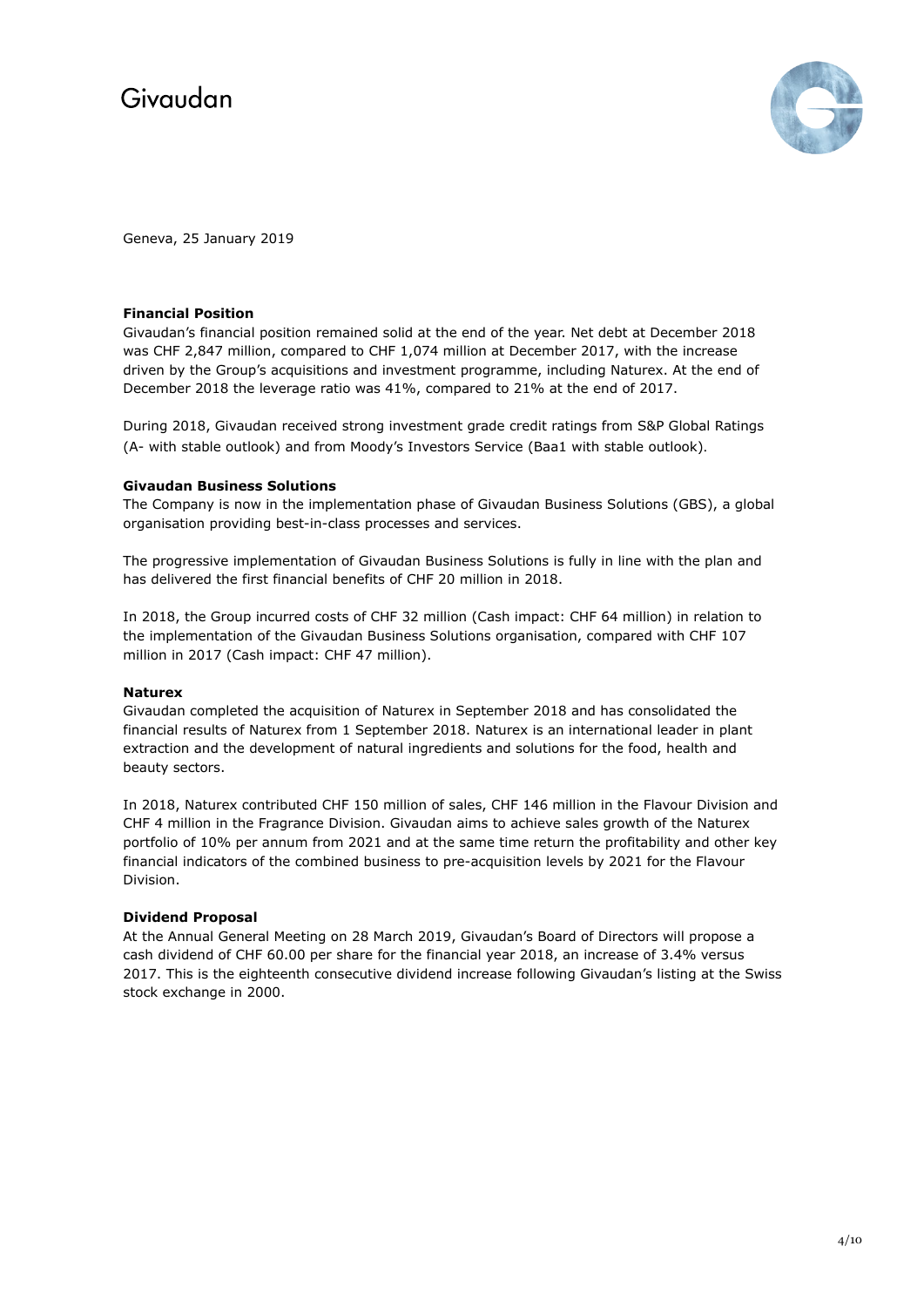

Geneva, 25 January 2019

## **2020 Guidance – Responsible growth. Shared success.**

The Company's 2020 ambition is to create further value through profitable, responsible growth. Building on the first two years of this strategic cycle in 2016 and 2017, Givaudan's 2020 ambition is built on the three strategic pillars of 'growing with our customers', 'delivering with excellence', and 'partnering for shared success'.

As part of the Company's 2020 strategy, Givaudan also seeks to create value through targeted acquisitions, which complement existing capabilities in providing winning solutions for its customers. Since 2014, Givaudan has announced nine acquisitions, which are fully in line with the growth pillars within the Company's 2020 strategy.

Ambitious financial targets are a fundamental part of Givaudan's strategy. We aim to outpace the market with 4-5% sales growth and a free cash flow of 12-17% of sales, both measured as an average over the five-year period of our strategy cycle. It is Givaudan's intention to maintain its current dividend practice as part of this ambition.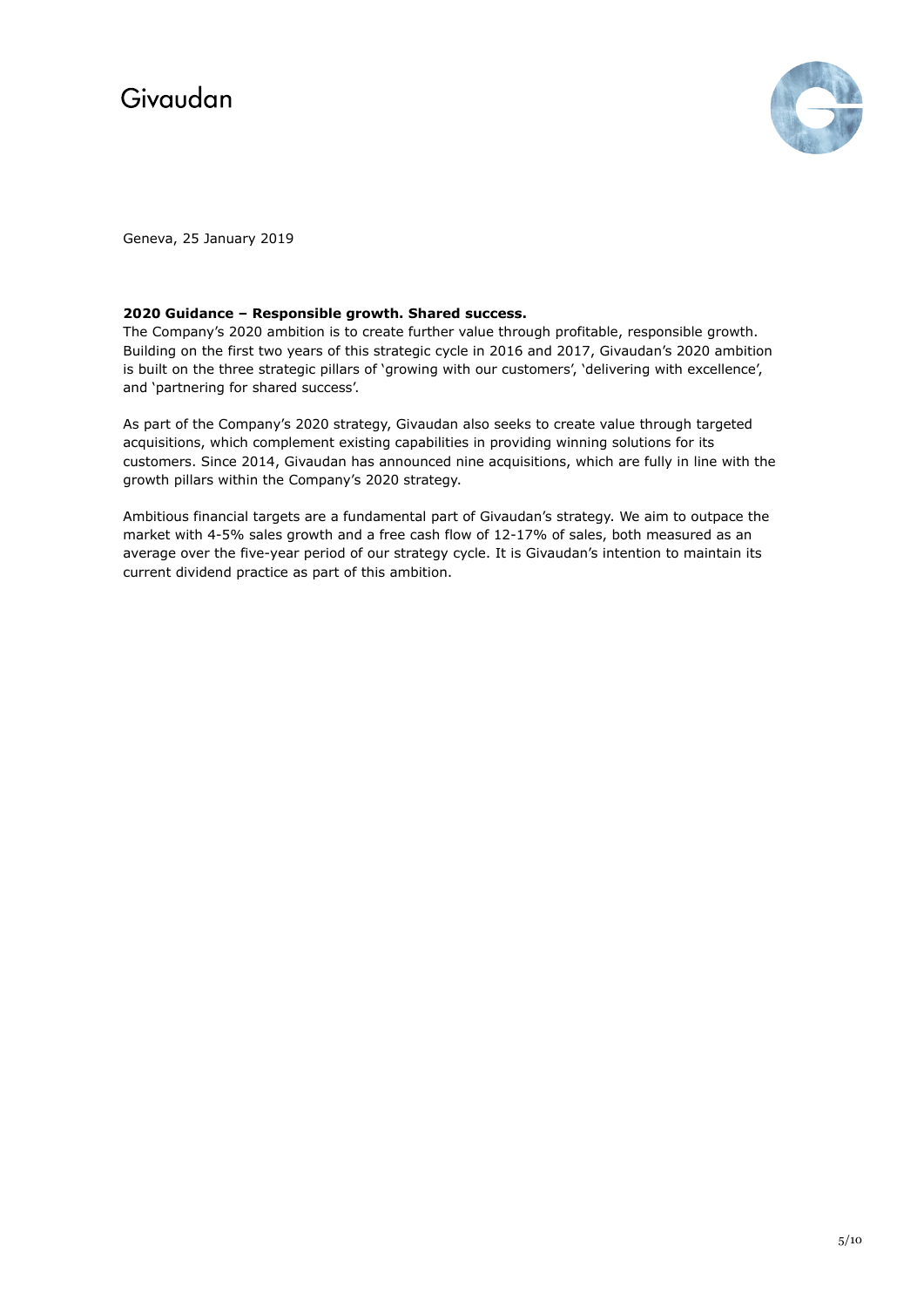

Geneva, 25 January 2019

## **Key Figures**

| For the twelve months ended 31 December, In million CHF |       |       |
|---------------------------------------------------------|-------|-------|
| except per share data                                   | 2018  | 2017  |
| <b>Group Sales</b>                                      | 5,527 | 5,051 |
| Fragrance sales                                         | 2,525 | 2,343 |
| Flavour sales                                           | 3,002 | 2,708 |
| <b>Gross profit</b>                                     | 2,329 | 2,250 |
| as % of sales                                           | 42.1% | 44.5% |
| EBITDA <sup>1</sup>                                     | 1,145 | 1,089 |
| as % of sales                                           | 20.7% | 21.6% |
| <b>Operating income</b>                                 | 883   | 869   |
| as % of sales                                           | 16.0% | 17.2% |
| Income attributable to equity holders of the parent     | 663   | 720   |
| as % of sales                                           | 12.0% | 14.2% |
| Earnings per share $-$ basic (CHF)                      | 71.92 | 78.18 |
| <b>Operating cash flow</b>                              | 916   | 861   |
| as % of sales                                           | 16.6% | 17.0% |
| Free cash flow                                          | 703   | 594   |
| as % of sales                                           | 12.7% | 11.8% |

1. EBITDA: Earnings Before Interest (and other financial income (expense), net), Tax, Depreciation and Amortisation. This corresponds to operating income before depreciation, amortisation and impairment of long-lived assets.

## **Sales January to December 2018**

|                             |            | Acquisition |        |          | Change %   |        |        |
|-----------------------------|------------|-------------|--------|----------|------------|--------|--------|
| in millions of Swiss francs | 2017 Sales | $LFL*$      | impact | Currency | 2018 Sales | $LFL*$ | In CHF |
| Group                       | 5,051      | 280         | 249    | -53      | 5,527      | 5.6%   | 9.4%   |
| Fragrance                   | 2,343      | 155         | 50     | $-23$    | 2,525      | 6.6%   | 7.8%   |
| Flavour                     | 2,708      | 125         | 199    | $-30$    | 3,002      | 4.6%   | 10.8%  |

## **Sales October to December 2018**

|                             |            | Acquisition |        |          | Change %   |         |         |
|-----------------------------|------------|-------------|--------|----------|------------|---------|---------|
| in millions of Swiss francs | 2017 Sales | LFL*        | impact | Currency | 2018 Sales | $LFL*$  | In CHF  |
| Group                       | 1,294      | 68          | 136    | -44      | 1,454      | 5.3%    | 12.4%   |
| Fragrance                   | 603        | 40          | 22     | $-19$    | 646        | $6.7\%$ | $7.3\%$ |
| Flavour                     | 691        | 28          | 14     | $-25$    | 808        | $4.0\%$ | 16.8%   |

## **Sales evolution by market**

| Sales January to December 2018 in |       |       | Change % |        |
|-----------------------------------|-------|-------|----------|--------|
| millions of Swiss francs          | 2018  | 2017  | $F^*$    | In CHF |
| Mature markets                    | 3,176 | 2,867 | $3.6\%$  | 10.9%  |
| High growth markets               | 2,351 | 2.184 | $8.2\%$  | 7.4%   |

 $*$  LFL = Like-for-like, which excludes the impact of currency, acquisitions and disposals.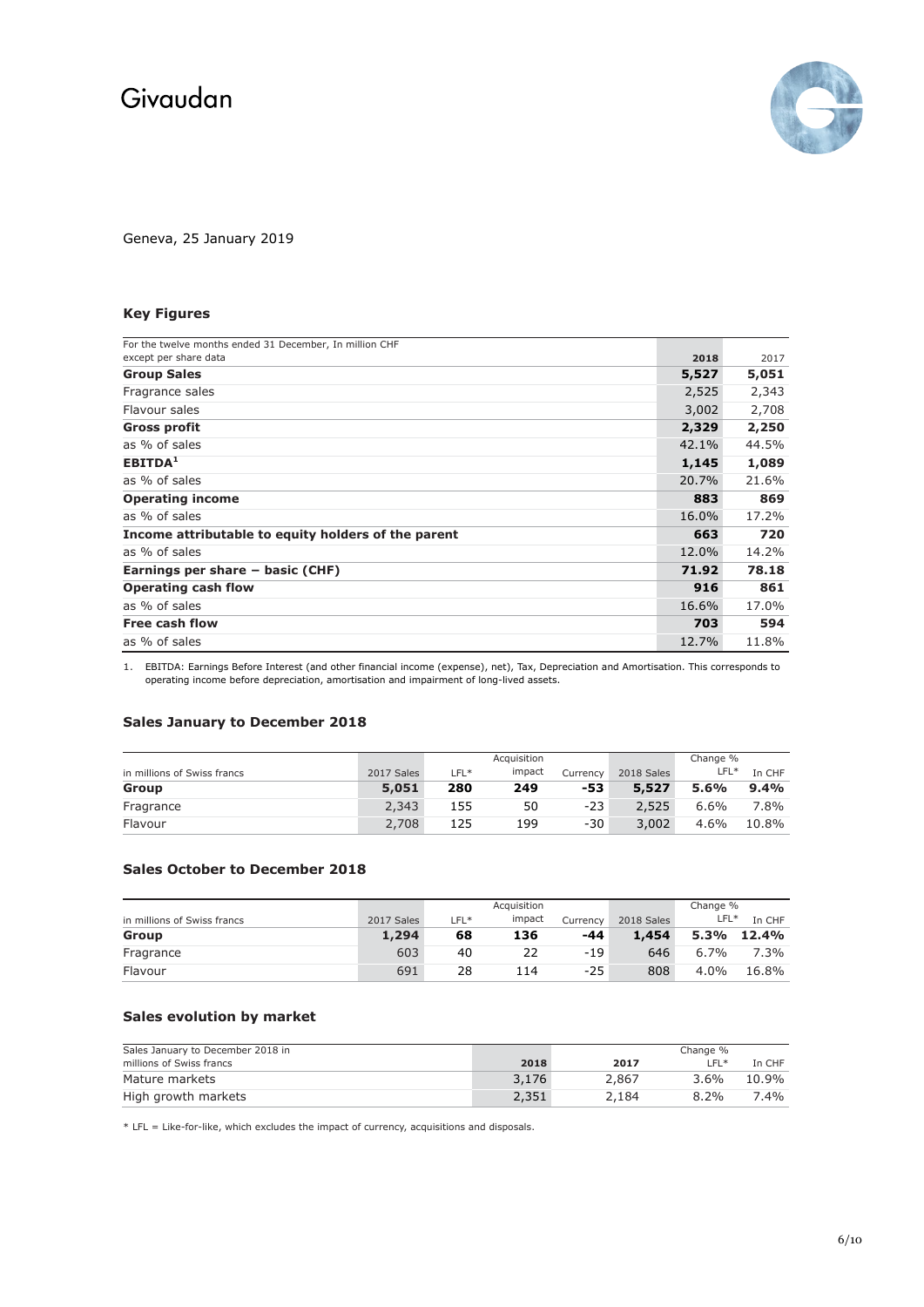

Geneva, 25 January 2019

## **Fragrance Division**

Fragrance Division sales were CHF 2,525 million, an increase of 6.6% on a like-for-like basis and 7.8% in Swiss francs. The sales of the Fragrance Division include CHF 46 million from Expressions Parfumées, acquired in June 2018 and CHF 4 million from Naturex, acquired in September 2018.

Total sales for Fragrance Compounds (Fine Fragrances and Consumer Products combined) increased by 7.0% on a like-for-like basis. In Swiss francs, sales of compounds increased to CHF 2,199 million from CHF 2,036 million in 2017.

Fine Fragrances sales grew by 10.7% on a like-for-like basis against a strong prior year comparable of 7.2% in 2017, with growth achieved across all geographies and customer groups.

Consumer Products sales increased by 6.1% on a like-for-like basis, with good growth across all customer groups and geographies, with particularly strong performance in Asia and the Middle East.

Sales of Fragrance Ingredients and Active Beauty increased by 4.0% on a like-for-like basis, with high single-digit growth in Active Beauty, against a high comparable from 2017 and positive growth in Fragrance Ingredients, supported by price increases.

The EBITDA of the Fragrance Division was CHF 508 million in 2018 compared to CHF 486 million in 2017. Key drivers of this increase are the reduction of the costs of the Givaudan Business Solutions (GBS) programme which were CHF 32 million in 2018 versus CHF 107 million in 2017, as well as insurance proceeds of CHF 20 million in relation to environmental expenses. These positive impacts more than compensated the impact of a single significant supply disruption of a major supplier of fragrance ingredients, which has impacted the fragrance industry during the year as well as a sharp and broad based increase in raw material costs.

As a result, the EBITDA margin was 20.1% in 2018 compared to 20.7% in 2017. On a comparable basis the EBITDA margin of the Fragrance Division was 20.7% in 2018 compared to 24.5% in 2017, driven by the elements mentioned above.

The operating income was CHF 413 million in 2018, versus CHF 396 million for the same period in 2017. The operating margin was 16.4% in 2018 compared to 16.9% in 2017.

As part of the Group's 2020 strategy to expand the capabilities of its fragrance business, Givaudan completed the acquisition of Expressions Parfumées, a French fragrance creation house, in June 2018 and announced in December 2018 that it has entered into exclusive negotiations to acquire Albert Vieille SAS, a French natural ingredients company specialised in natural ingredients used in the fragrance and aromatherapy markets.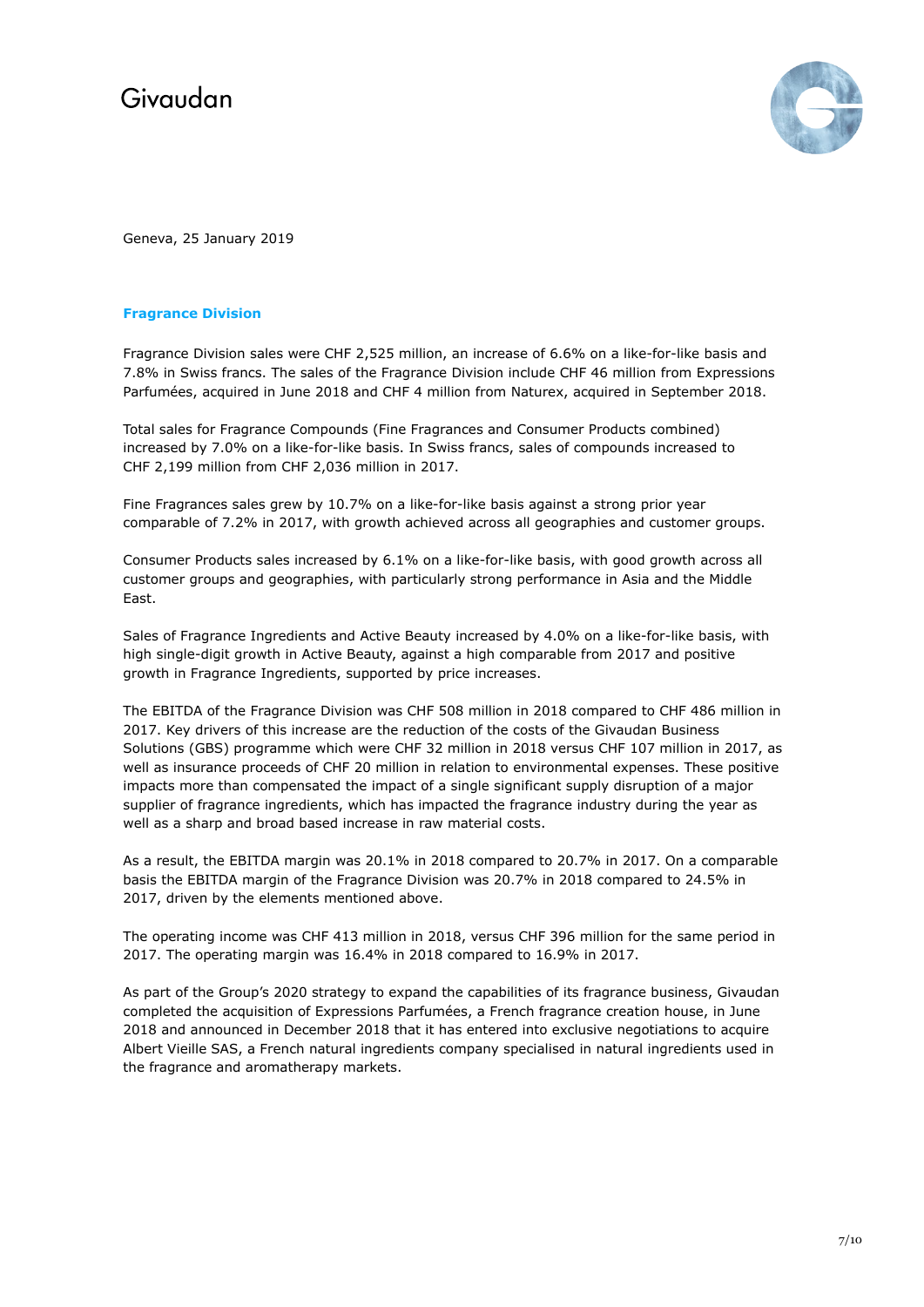

Geneva, 25 January 2019

## **Fine Fragrances**

Fine Fragrances sales grew 10.7% on a like-for-like basis against a strong prior year comparable of 7.2%, with growth achieved across all geographies and customer groups. These results were driven by sustained high levels of new business wins, market performance of recent launches and volume growth on established business at key customers.

Based on strong market share gains over the past three years, acquisitions and continued growth in high growth markets, Givaudan is now the global market leader in the Fine Fragrance segment.

Givaudan's perfumes continued to be recognised at major award ceremonies in Latin America, the USA and Europe across men and women's categories, recognising the excellence of our teams in crafting products that consumers love.

## **Consumer Products**

Consumer Products sales increased by 6.1% on a like-for-like basis with growth across all customer groups and geographies.

In Latin America all customer groups contributed to the growth against a strong prior year comparable, with local and regional customers recording double-digit growth. Asia recorded a strong increase with balanced growth across all customer groups and double-digit growth in the South Asia sub-region.

In Europe, Africa and Middle East, the sales increase was spread across all customer groups and sub-regions, with strong double-digit growth achieved in the African and Middle East sub-region. Sales in North America increased slightly, against a strong prior year comparable as a result of the performance of local and regional customers.

On a product segment basis, all segments contributed to the sales growth, led by Home Care, Oral Care, Personal Care and Fabric Care.

## **Fragrance Ingredients and Active Beauty**

Sales of Fragrance Ingredients and Active Beauty increased by 4.0% on a like-for-like basis. Sales of Active Beauty increased at high single-digit levels, against a strong double-digit comparable, driven by local and regional customers and Active Ingredient products. Sales of Fragrance Ingredients recorded positive growth in 2018, supported by price increases.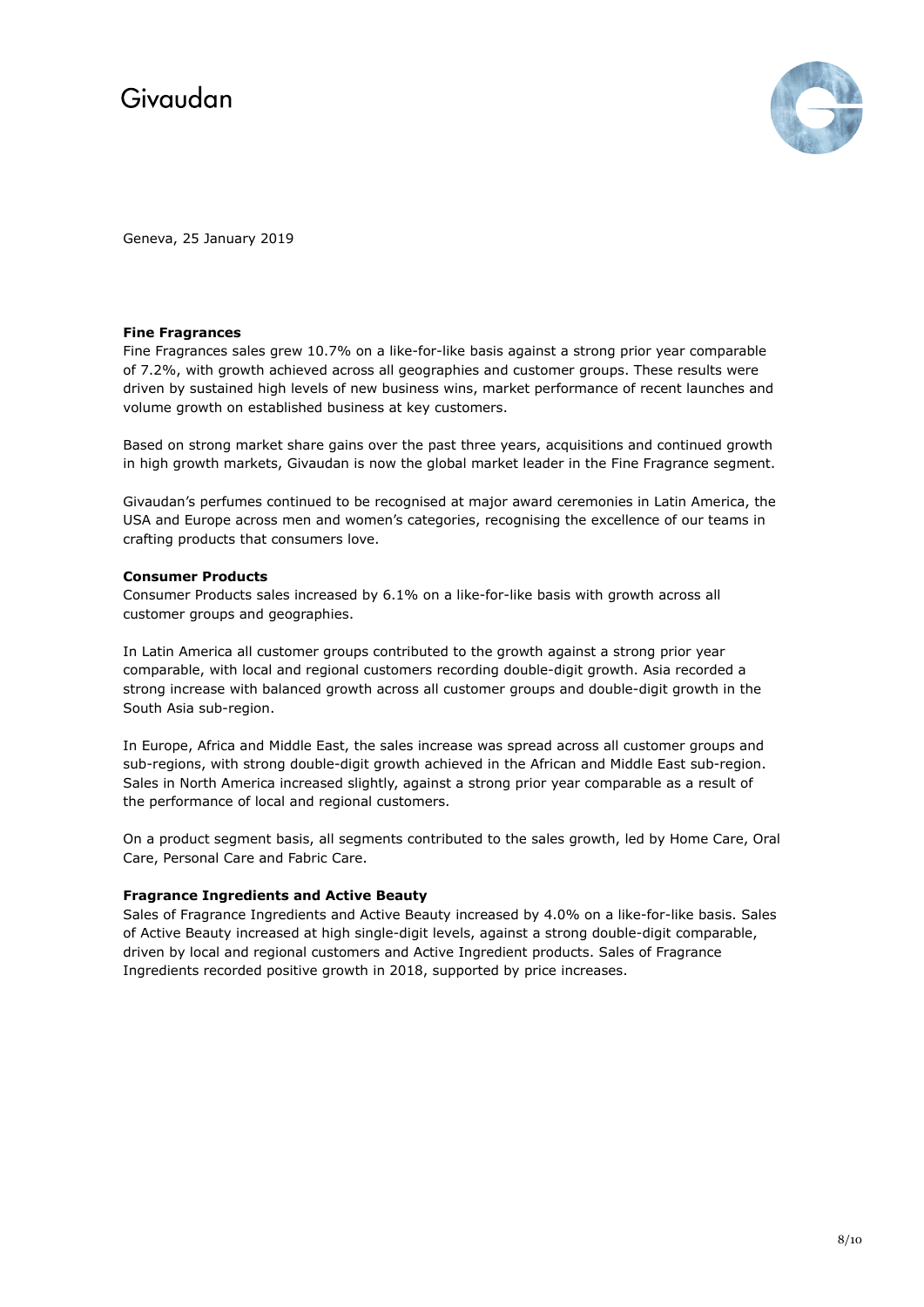

Geneva, 25 January 2019

### **Flavour Division**

Flavour Division sales were CHF 3,002 million, an increase of 4.6% on a like-for-like basis and 10.8% in Swiss francs. The sales of the Flavour Division include CHF 9 million from Centroflora Nutra, acquired in May 2018, and CHF 146 million from Naturex, acquired in September 2018.

The sales performance was driven by new wins and strong business momentum across all regions. The key strategic focus areas of the 2020 strategy, namely Health and Well-Being and Naturals grew at double-digit and high single-digit levels respectively.

From a segment perspective, Beverages, Dairy, Sweet Goods and Snacks were the main contributors to the division growth.

The EBITDA increased to CHF 637 million from CHF 603 million in 2017, an increase of 5.7%, with continuing productivity gains and cost discipline contributing to the increase. The EBITDA margin was 21.2% in 2018, down from 22.3% in 2017, largely due to the impact of the lower margin on the acquired Naturex business. On a comparable basis the EBITDA margin of the Flavour Division was 21.2% in 2018 compared to 22.2% in 2017.

The operating income decreased to CHF 470 million in 2018 from CHF 473 million in 2017, a decrease of 0.6%. The operating margin was 15.7% in 2018 compared to 17.5% in 2017.

#### **Asia Pacific**

Sales in Asia Pacific grew by 6.2% on a like-for-like basis. In the high growth markets, India delivered double-digit performance, whilst China, Indonesia and Thailand delivered a strong single-digit increase.

In the mature markets, growth was driven by strong double-digit growth in Singapore and positive momentum in Japan.

Local and regional customers continued to grow strongly across the region, whilst from a segment perspective, Beverages, Dairy, Snacks and Sweet Goods all contributed significantly to the growth.

#### **Europe, Africa and Middle East**

Sales in Europe, Africa and Middle East increased by 3.0% on a like-for-like basis. In the highgrowth markets of Africa and the Middle East, strong double-digit growth was achieved in Egypt and South Africa, which was offset by the challenging market conditions in Central & Eastern Africa, Maghreb and the Middle East. Growth in Central and Eastern Europe was led by doubledigit growth in the Ukraine and high single-digit performance in Turkey and Russia.

In the mature markets of Western Europe, double-digit growth was achieved in Sweden and high single-digit growth performance in the UK and Spain. Within the segments there was good growth in Beverages, Snacks, Dairy and Sweet Goods.